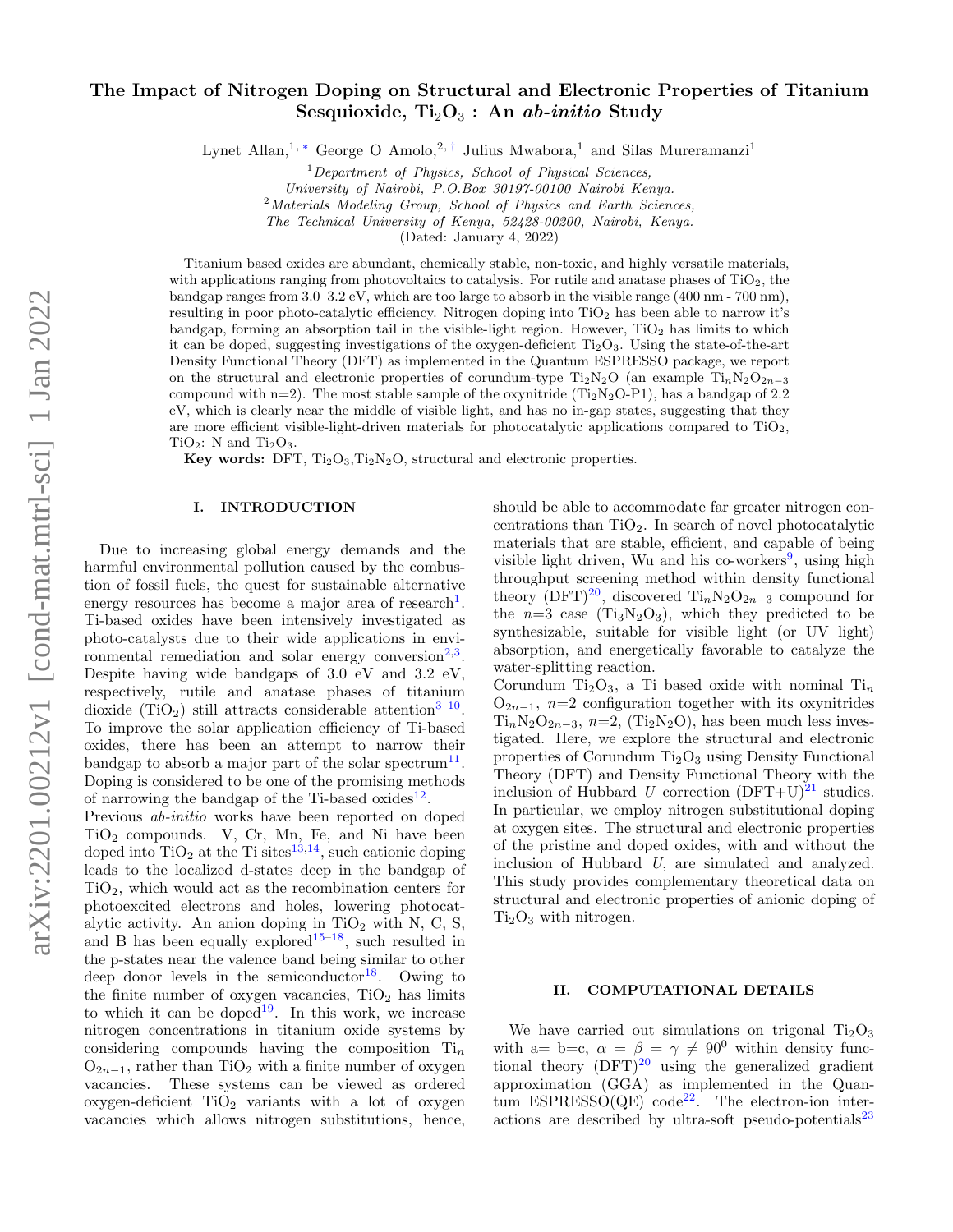

<span id="page-1-0"></span>FIG. 1. Brillouin zone integration for Corundum  $Ti<sub>2</sub>O<sub>3</sub>$  showing the origin at Γ

drawn from the 2.0.1 version of the library of Dal Corso et al, $(2001)^6$  $(2001)^6$ . For the exchange-correlation interaction, the enhanced Perdew-Burke- Ernzerhof functional of the generalized gradient approximation, for solids (GGA- $PBEsol$ <sup>[24](#page-5-17)</sup> are employed. This exchange-correlation is selected because it is computationally efficient and no adjustable parameter is required. An extra Hubbard U term is included to account for the strong electron correlations, with  $U$  values tested in the range of 1 eV  $-7$  eV, applied only to the Ti-3d orbitals in Ti<sub>2</sub>O<sub>3</sub>. The wave functions for valence electrons are expanded through a plane-wave basis set within the energy cut-off of 30 Ry. The atomic coordinates are relaxed until the forces are less than  $0.01 \text{ eV/A}$ . The crystal structures are then viewed using the X-window Crystalline and Molecular Structure Visualization  $(XCrysDen)^{25}$  $(XCrysDen)^{25}$  $(XCrysDen)^{25}$  program where the lattice parameters  $a$  and  $c$  for the pristine and doped structures with and without the inclusion of the hubbard U, are determined. A Monkhorst-Pack mesh sampling  $^{26}$  $^{26}$  $^{26}$ equivalent to  $5 \times 5 \times 5$  are employed. For band structure calculations, explicit positions along the high symmetry axes are described on the path  $\Gamma \rightarrow Z \rightarrow F \rightarrow \Gamma \rightarrow L^{27}$  $\Gamma \rightarrow Z \rightarrow F \rightarrow \Gamma \rightarrow L^{27}$  $\Gamma \rightarrow Z \rightarrow F \rightarrow \Gamma \rightarrow L^{27}$ shown in Fig [1.](#page-1-0)

# III. RESULTS AND DISCUSSIONS

#### A. Structural Properties: Lattice Parameters

By fitting the energy volume relationship to the Mur-naghan equation of state<sup>[28](#page-5-21)</sup>, the volume that yields the minimum energy value are obtained. From table [I](#page-1-1) the calculated lattice parameters  $\boldsymbol{a}$  and  $\boldsymbol{c}$  (at U=0 eV) lie slightly above the experimental data<sup>[29](#page-5-22)</sup>. It is well known that GGA tends to overestimate the lattice parameters<sup>[30](#page-5-23)</sup>. The slight deviations are attributed to the fact that simulations have not taken into account the existence of intrinsic and other defects occurring in actual situations. To check on the feasibility of the doped systems, the structural properties of pure and doped  $Ti<sub>2</sub>O<sub>3</sub>$  are compared. After the doping process, the lattice constants of doped systems are found to be slightly deformed, showing lattice strain due to the difference in radius between the dopant N atom(s) and the substituted O atom(s). The optimized lattice parameters for undoped  $Ti<sub>2</sub>O<sub>3</sub>$  are a=b=c 5.274 Å, while for doped systems are a=b=c 5.271 Å. This result is consistent with the experimental results<sup>[29](#page-5-22)</sup>, as well as other theoretical studies<sup>[4](#page-5-24)</sup>, demonstrating the accuracy and dependability of the structural optimization parameters and method used.

To account for the strong electron correlations, an extra Hubbard-U term is added, with a  $U_{eff}$  of 1 eV - 7 eV applied only to the Ti-3d orbitals. As seen in Table [I,](#page-1-1) there are some slight changes in the lattice parameter. To be more exact, the  $c/a$  ratio is seen to be decreasing with increasing values of  $U$  at some point. The inclusion of the U values in this computation is likely to have resulted in changes in the lattice parameters due to the correction of hybridization between  $O-2p$  and Ti-3d orbitals<sup>[31](#page-5-25)</sup>. As a result, the ideal value of U is determined by seeking a fair agreement with experimental data for both structural and electronic properties.

<span id="page-1-1"></span>TABLE I. Variation of lattice parameters and calculated band gaps with increasing Hubbard U Values for Corundum  $Ti<sub>2</sub>O<sub>3</sub>$ 

| <b>U</b> Values    |              |      |                                   |  |
|--------------------|--------------|------|-----------------------------------|--|
| (eV)               |              |      | Lattice Parameters Band gaps (eV) |  |
|                    | $a(\AA) c/a$ |      |                                   |  |
| $\overline{0}$     | 5.27         | 1.03 | No gap                            |  |
| 1                  | 5.22         | 1.03 | 0.11                              |  |
| $\overline{2}$     | 5.24         | 1.02 | 0.49                              |  |
| 3                  | 5.25         | 1.02 | 0.87                              |  |
| $\overline{4}$     | 5.19         | 1.01 | 1.36                              |  |
| $\overline{5}$     | 5.16         | 1.00 | 1.63                              |  |
| 6                  | 5.38         | 1.00 | 1.76                              |  |
| 7                  | 5.35         | 1.03 | 1.86                              |  |
| Expt <sup>29</sup> | 5.15         | 1.01 | 1.65                              |  |

#### B. Choice of Hubbard U for  $Ti<sub>2</sub>O<sub>3</sub>$

Corundum  $Ti<sub>2</sub>O<sub>3</sub>$ , appeared metallic, as shown in Fig  $7(a)$  $7(a)$ , this is consistent with other DFT findings<sup>[4](#page-5-24)</sup>. Experimental studies by Li et al  $(2018)^{29}$  $(2018)^{29}$  $(2018)^{29}$ , however, show that Corundum  $Ti<sub>2</sub>O<sub>3</sub>$  has a bandgap of 1.65 eV. As expected, Kohn-Sham DFT calculations could not predict this small gap since it is known to underestimate the bandgaps of systems with d and f orbitals<sup>[32](#page-5-26)</sup>. A moderated Hubbard potential,  $U$ , applied to the calculations of electronic structures leads to more precise electronic band gaps. The U values are optimized empirically by tuning the values of  $U$  when seeking an agreement with the experimental results of the properties of the  $\text{Ti}_2\text{O}_3^{\,32}$  $\text{Ti}_2\text{O}_3^{\,32}$  $\text{Ti}_2\text{O}_3^{\,32}$ , as well as checking on the impact on lattice parameters as indicated in Table [I.](#page-1-1) One thing that came out clear was that the value of the energy gap kept increasing in an almost linearly manner with the U values as shown in Fig [2.](#page-2-0) Corundum  $Ti<sub>2</sub>O<sub>3</sub>$  opened a 1.638 eV band gap by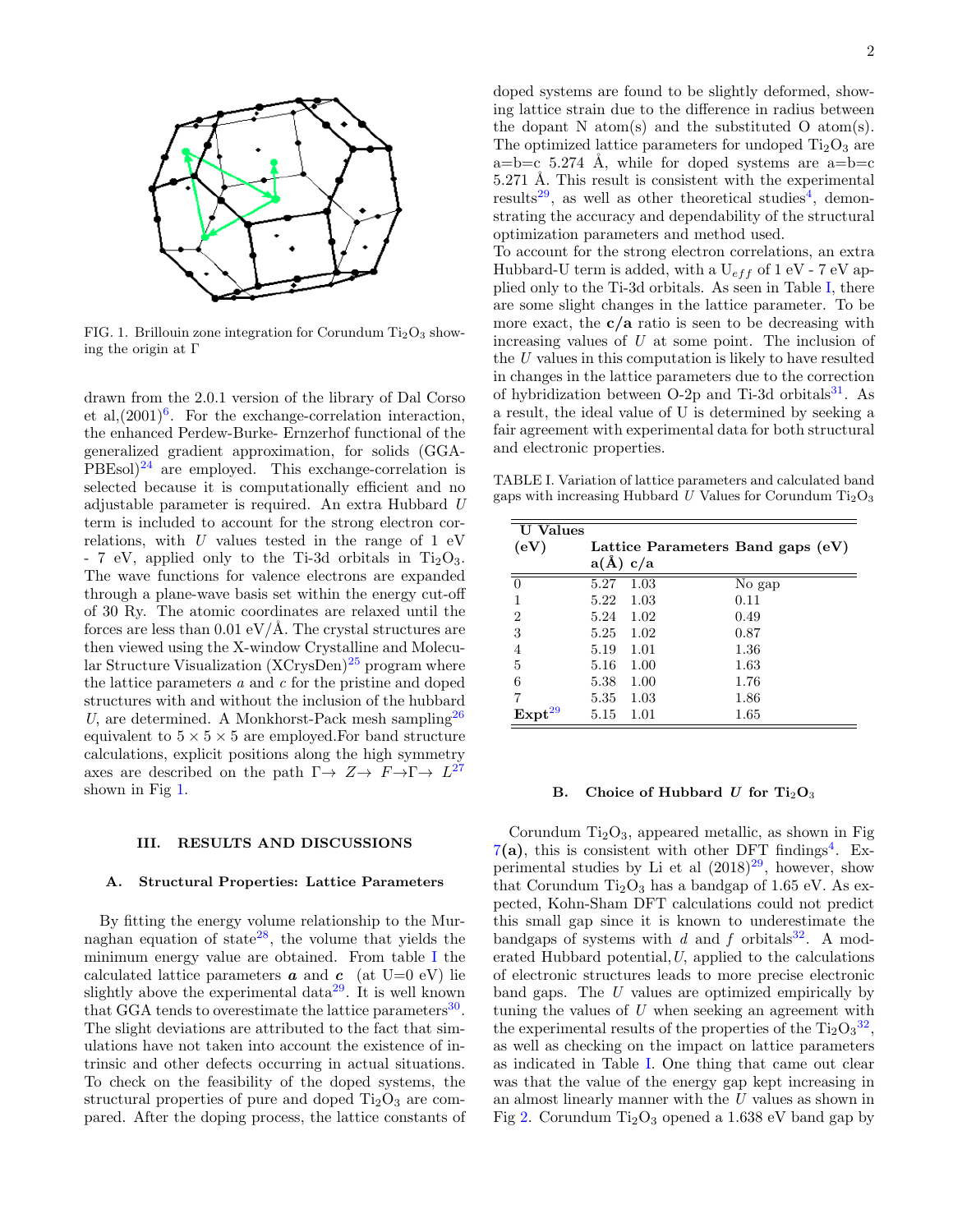$DFT+U$  ( $U=5$  eV) studies, supporting the experimental data that this structure has semiconducting properties. The lattice parameter at  $U=5$  eV presented in Table [I](#page-1-1) is also in good agreement with the experimental lattice parameter<sup>[29](#page-5-22)</sup> of 5.15 eV. The value,  $U = 5$  eV, is therefore considered as the optimal value and inferred for improved prediction of the band gap of the corundum based  $Ti<sub>2</sub>N<sub>2</sub>O$  structures.



<span id="page-2-0"></span>FIG. 2. Variations of band gaps with increasing values of U

## C. Nitrogen substituted  $Ti<sub>2</sub>O<sub>3</sub>$  (Ti<sub>2</sub>N<sub>2</sub>O)

By substituting two of the  $2n-1$  oxygen atoms of  $Ti_nO_{2n-1}$  compounds with nitrogen, a series of Ti<sub>2</sub>N<sub>2</sub>O oxynitrides are modelled. Four out of six oxygen atoms are substituted with nitrogen to obtain  $Ti<sub>2</sub>N<sub>2</sub>O$  compounds. Due to the symmetry of the parent material, only three types (P1, P2, and P3) shown in Fig [3](#page-2-1) are considered.



<span id="page-2-1"></span>FIG. 3. (Color online) (P0) Pure Corundum  $Ti<sub>2</sub>O<sub>3</sub>$  [R3c (No. 167), trigonal],(P1)-(P3) Different orientations of Nitrogen substitutions in  $Ti<sub>2</sub>O<sub>3</sub>$  structure. P2 has an inversion symmetry while P1 and P3 do not have.

The other alternative is to model the oxynitrides in the hexagonal convectional cells of  $Ti<sub>2</sub>O<sub>3</sub>$  containing 30 atoms (twelve titanium and eight oxygen atoms)<sup>[4](#page-5-24)</sup>. This is as well considered and viewed at three different angles of projection in Fig [4.](#page-2-2) Twelve out of eighteen oxygen atoms are replaced by nitrogen in seven different ways

to form seven samples of  $Ti<sub>2</sub>N<sub>2</sub>O$  oxynitrides, projected in the a+b direction (for a clearer view), and arranged according to their stability as S1-S7, (S1 being the most stable sample) as shown in Fig [5.](#page-2-3)



<span id="page-2-2"></span>FIG. 4. (Color online) Three different angles of projection of  $Ti<sub>2</sub>O<sub>3</sub>$  hexagonal convectional cell (a) Bird's eye view (b) Top view, and (c) Projected in the direction of a+b.



<span id="page-2-3"></span>FIG. 5. (Color online) Seven samples of  $Ti<sub>2</sub>N<sub>2</sub>O$  (Sstructures)

The stability of  $Ti<sub>2</sub>N<sub>2</sub>O$  (P and S) corundum based structures, are then compared as shown in Fig [6.](#page-3-2)

P-structures have lower formation energies than Sstructures from Fig [6,](#page-3-2) hence more stable, with P1 being the most stable sample of all. This is well in agreement with the theory of Aoki et al. $(2019)^4$  $(2019)^4$ , where GW studies were employed to study the structures. Therefore, the P structures are considered for further analysis of the band structures and projected density of state (PDOS) shown in Fig [7.](#page-4-0)

# D. Band structures and Projected Density of States

To explore the effect of doping on the electronic properties of  $Ti<sub>2</sub>O<sub>3</sub>$  and clarify the origin of improved visible light photo activity, the band structures and projected density of states (PDOS) are calculated as given in Fig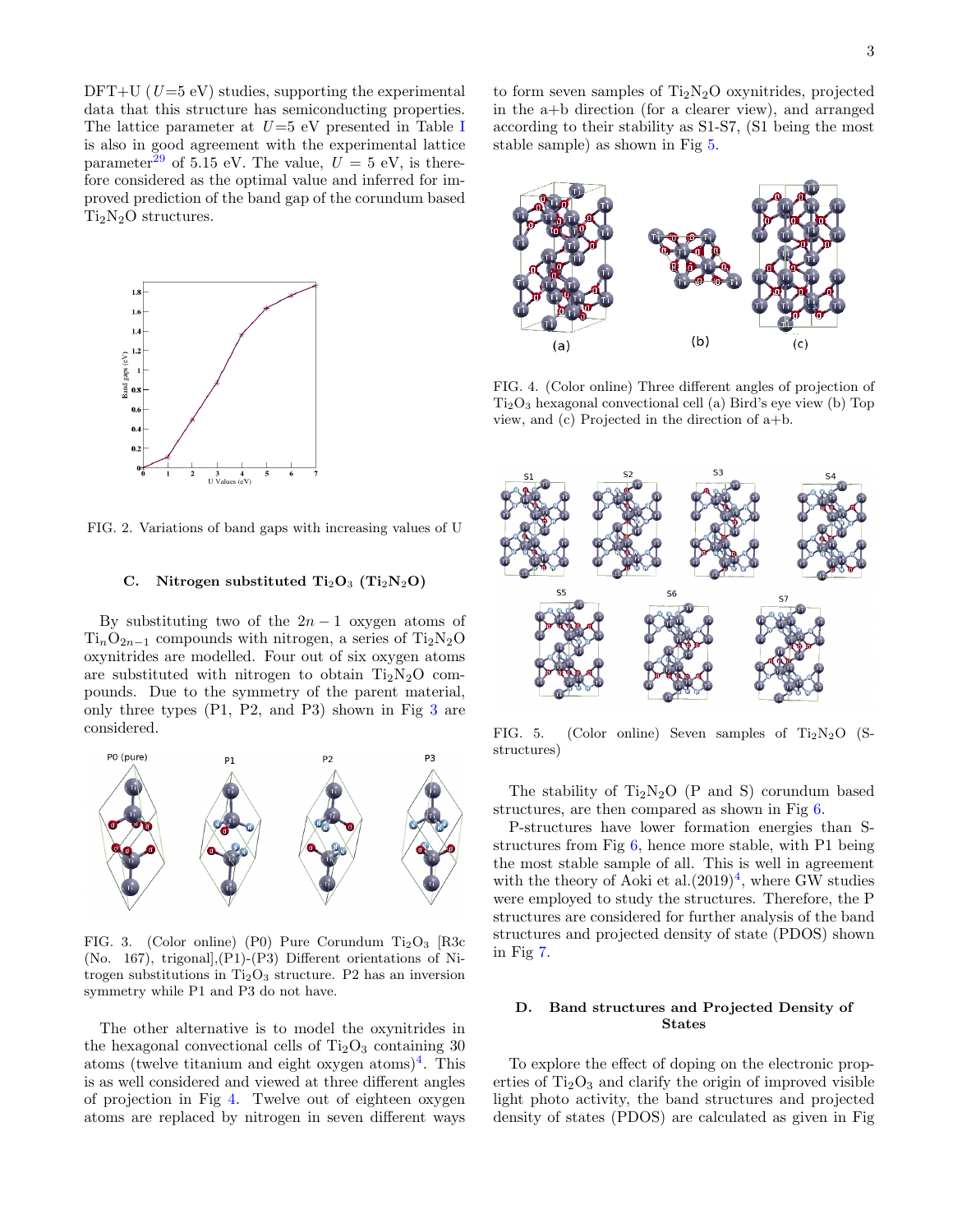

<span id="page-3-2"></span>FIG. 6. Plots for energy/cell (eV) against lattice parameter for both S- and P-structures.

[7.](#page-4-0) For ease of comparison, the Fermi level  $(E_f)$  is set at zero. With Ti-3d/ O-2p orbitals dominant in the entire band structure, Corundum  $Ti<sub>2</sub>O<sub>3</sub>$  appeared metallic, as shown in Fig  $7(a)$  $7(a)$ .

Fig  $7(b)-(d)$  $7(b)-(d)$  shows that nitrogen substitution into corundum  $Ti<sub>2</sub>O<sub>3</sub>$  opens up a gap of 2.2 eV by DFT+U studies with U=5 eV in the P1 sample (most stable) while the P2 and P3 samples have band gaps of 1.98 eV and 1.92 eV, respectively. The electronic structure of  $Ti<sub>2</sub>O<sub>3</sub>$  changes as the lattice parameters and deformation around the dopants changes, modifying their photocatalytic activity. In all three (P1, P2 and P3) samples, indirect bandgaps with bandgap character of Ti-3d/N-2p orbitals are observed. Some hybridization between N-2p and Ti-3d states is also observed in the valence band, although there are no in-gap states within the intrinsic gap, as there are in  $TiO<sub>2</sub>$  doped nitrogen<sup>[31](#page-5-25)</sup>, thus the absorption threshold is unlikely to be affected. We have obtained a Ti-based oxide with a reduced band gap compared to the highly investigated  $TiO<sub>2</sub>$ , without necessarily creating the in-gap states which are known to serve as recombination centers for the photo-excited electrons and holes. This study suggests that, relative to pristine  $TiO<sub>2</sub>$ ,  $Ti<sub>2</sub>O<sub>3</sub>$  and  $TiO<sub>2</sub>$ : N compounds,  $Ti<sub>2</sub>N<sub>2</sub>O$  structures are more promising photo-catalytic/photo-voltaic materials. Table [II](#page-4-1) offers a description of a comparison of the calculated and experimental bandgap for the oxides.

## IV. CONCLUSION

Using the DFT and DFT+U approach, we have investigated the effect of nitrogen substitution on the geometry and electronic structure of corundum  $Ti<sub>2</sub>O<sub>3</sub>$  in order to enhance its photo-catalytic performance. Significant structure information which may be useful in guiding experimental work as well as identifying appropriate applications for the material has been obtained. Structural and electronic properties of corundum  $Ti<sub>2</sub>O<sub>3</sub>$ and the oxynitrides  $Ti<sub>2</sub>N<sub>2</sub>O$  have been analysed in this work. With regard to the impact of the Hubbard  $U$  parameter on both structural and electronic properties, the best value of  $U$  is found to be 5 eV. Even though these calculations assume defect-free structures, the lattice parameters and band gap obtained for this value of U are in good agreement with other DFT results and experimental data. The oxygen deficient corundum  $Ti<sub>2</sub>O<sub>3</sub>$ , which showed metal-like properties opens up a bandgap of 1.638 eV by DFT+U ( $U = 5$  eV) studies, agreeing well with reported experimental data. To enhance photo-activity of Ti-based oxides, without creating mid-gap states, we aimed at reducing the band gaps of the oxides. This was achieved in  $Ti<sub>2</sub>N<sub>2</sub>O$  structures, which had a bandgap of  $2.2 \text{ eV}$  (563.56 nm), in the most stable sample P1, and had no in-gap states. In principle,  $Ti<sub>2</sub>N<sub>2</sub>O$  materials are found to be better for photo-catalytic/ photo-voltaic applications, compared to  $TiO<sub>2</sub>$ ,  $TiO<sub>2</sub>:N$  and  $Ti<sub>2</sub>O<sub>3</sub>$  materials.

#### V. ACKNOWLEDGMENTS

This research was supported by the International Science Program (UON 500-661-127, PI- Prof. Aduda Bernard O.), through condensed matter thematic group of the Department of Physics, University of Nairobi. The Centre of High-Performance Computing (CHPC) through the project MATS862, Rosebank Cape Town Republic of South Africa is appreciated for providing access to the HPC cluster facility used in this research. Much appreciation to the Materials Modeling Group at the Technical University of Kenya for support.

#### VI. CONFLICTS OF INTEREST

There is no conflict of interest.

<span id="page-3-0"></span><sup>∗</sup> [lynetamondi3@gmail.com](mailto:lynetamondi3@gmail.com) †

<span id="page-3-1"></span>[georgeamollo862@gmail.com](mailto:georgeamollo862@gmail.com)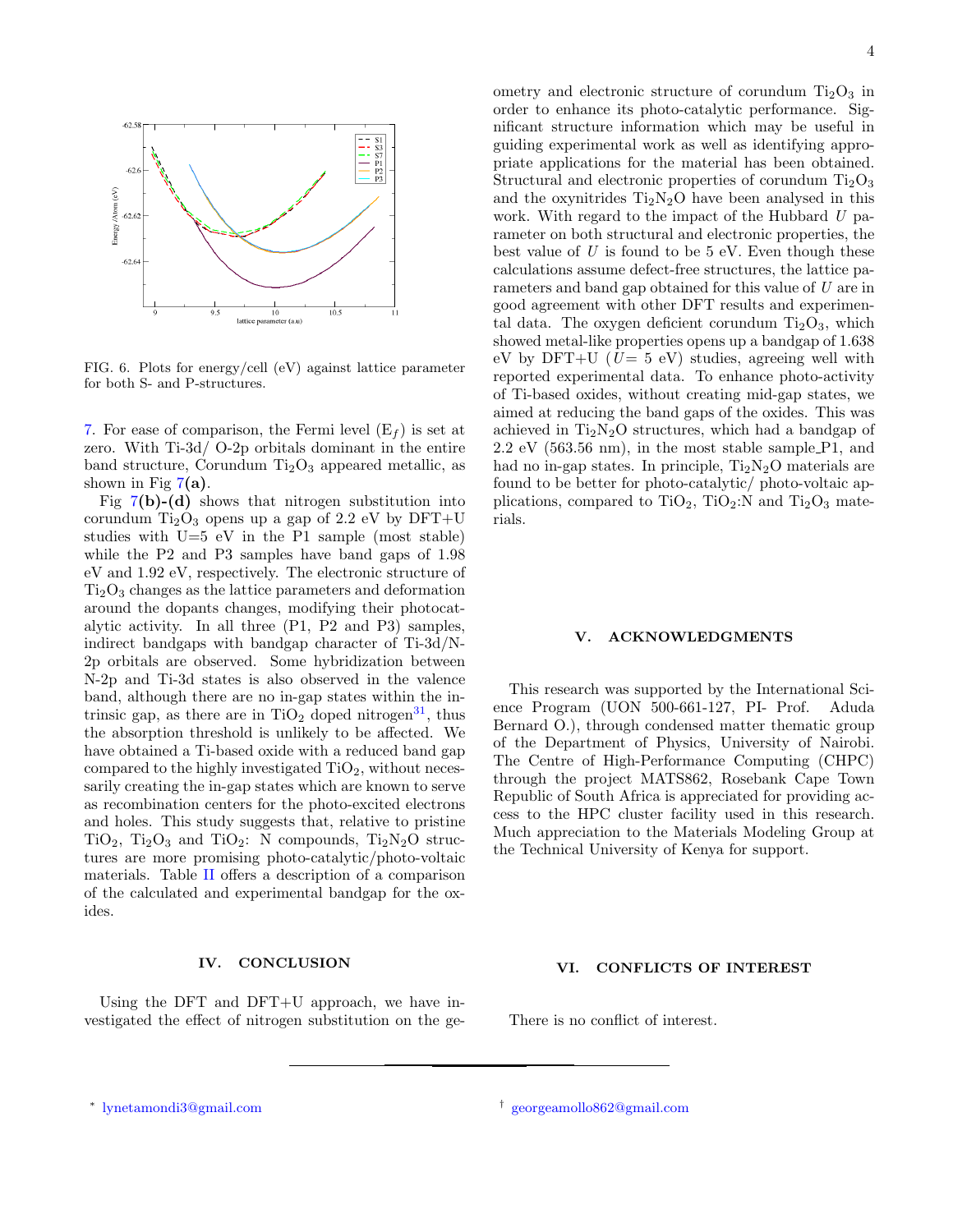

<span id="page-4-0"></span>FIG. 7. Band structures and Pdos for Corundum-based Ti<sub>2</sub>N<sub>2</sub>O<sub>-</sub>P structures using DFT+U (U=5 eV) method.

<span id="page-4-1"></span>

| <b>MATERIAL</b>                        |       | ENERGY BAND GAP (eV)<br>THIS WORK THEORETICAL THIS WORK |                 |                     |
|----------------------------------------|-------|---------------------------------------------------------|-----------------|---------------------|
|                                        | (GGA) | (GGA)                                                   | $(DFT+U)$       | <b>EXPERIMENTAL</b> |
| Corundum $Ti2O3$ No gap<br>Oxynitrides |       | No $\text{gap}^4$                                       | $1.64(U=5$ eV)  | $1.65^{29}$         |
| $Ti2N2O$ (P1)                          |       |                                                         | $2.20$ (U=5 eV) |                     |
| $Ti2N2O$ (P2)                          |       |                                                         | $1.98$ (U=5 eV) |                     |
| $Ti2N2O$ (P3)                          |       |                                                         | $1.92$ (U=5 eV) |                     |

TABLE II. Summary of the comparison of the calculated and experimental bandgap for the structures